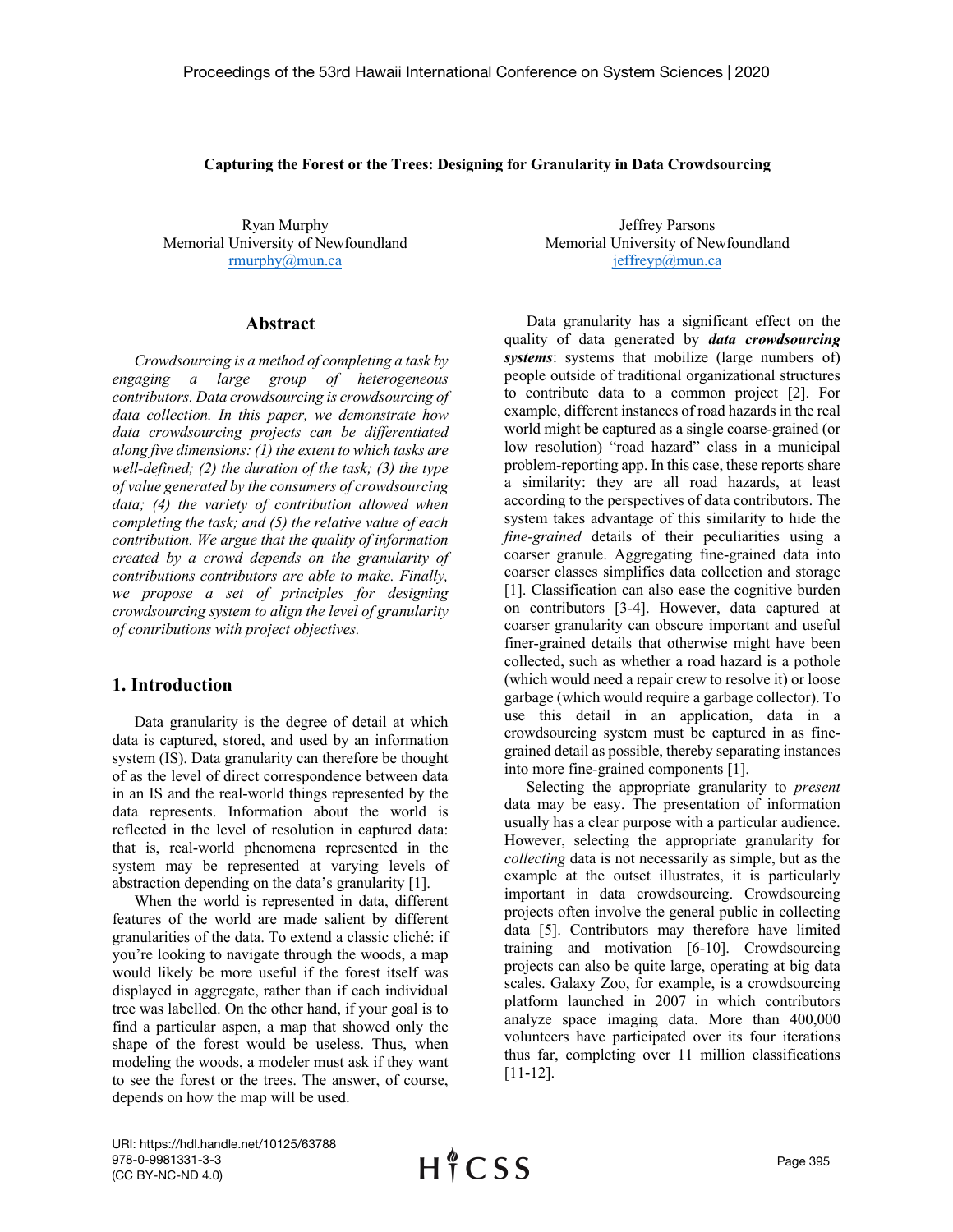Like many big data projects, crowdsourced data has great potential for reuse [13-14]. This means that data should be useful for multiple purposes, some unknown at the time of collection [15]. Yet, in data crowdsourcing projects, contributors typically have varying degrees of expertise [15-17] and motivation [6-10]. It can therefore be difficult to guarantee the quality of contributor data at scale. This underscores the importance of getting data collection right the first time. If data is poorly granulated at the collection stage, it can be difficult for contributors to effectively report an observation [16]. It may also be discouraging to participate in the platform [7]. Finally, captured data may be difficult to reuse, especially for unexpected purposes [15]. Each of these challenges has significant implications for the design of a crowdsourcing IS.

In this paper we show how data collection granularity can affect the quality of information generated by crowdsourcing systems. We then present a set of principles to help design for granularity by optimizing data quality and crowdsourcing system performance, given an ideal level of granularity for a particular project. We achieve these objectives first by reviewing relevant literature on crowdsourcing, data science, data quality, and granularity. Then, we use these sources to synthesize a novel taxonomy of crowdsourcing approaches. Second, we extend research on conceptual modeling in information systems and particularly on crowdsourcing to develop a theory of problems with data collection granularity. Finally, we synthesize and describe three principles to help design crowdsourcing projects with effective granularity for crowd data collection.

### **2. A typology of crowdsourcing projects**

Crowdsourcing differs from conventional (e.g., organizational) data collection approaches in that the design of the project should account for data contributors (crowd members contributing to the project) as much as data consumers (persons or organizations using the data) [16-17]. Conventional approaches to data quality—manufacturing, marketing, and service approaches [18-20] emphasize the data consumer as the ultimate arbiter or data quality [21]. In other words, the quality of data (and the information systems that manufacture, market, and service it) are judged against a datacentric fitness-for-use paradigm: whether data is good or not depends on (for instance) how accurate, complete, and timely it is for a given consumer and use case. An alternative approach is a design-centric view of data quality that emphasizes fundamental principles of conceptual modeling [21]. In this view, the data quality of an information system is judged by the quality of the conceptual model the data in the system adheres to. In particular, ontology and cognitive psychology theories suggest that data is deficient when systems use predetermined and fixed classification in data modeling [21]. Classification affords important cognitive benefits, including cognitive economy (storage and processing efficiency achieved by classifying instances [3]) and inference (the ability to infer unobserved details about an instance based on the class(es) to which it belongs [4]).

However, classification can also cause information loss. Information loss occurs whenever a fine-grained instance is stored as a coarse-grained class: some of the details of the instance that are not represented by the selected class are lost (Parsons, 1996). From our perspective, a design-centric view of data quality suggests that higher data quality is attained when the fit between the real world and a project's data model minimizes information loss [21].

To develop principles to design for granularity in data crowdsourcing, it may be important to consider different types of crowdsourcing projects. Below we discuss two typologies. These typologies of crowdsourcing are important as they imply differences in approach to data collection, analysis, and/or use. In other words, these categories provide different characterizations of crowdsourcing projects from which to derive an approach to data granularity.



**Variety in contributions**

### **Figure 1. Emergent value vs. variety in contributions, adapted from [22, p. 6].**

The first typology characterizes different crowdsourcing projects along two dimensions: how value is derived from crowd contributions (emergent, in which contributions are combined; or nonemergent, in which contributions are useful individually) and how uniform each contribution might be (homogeneous, in which each contribution has equivalent structure—e.g., ratings—or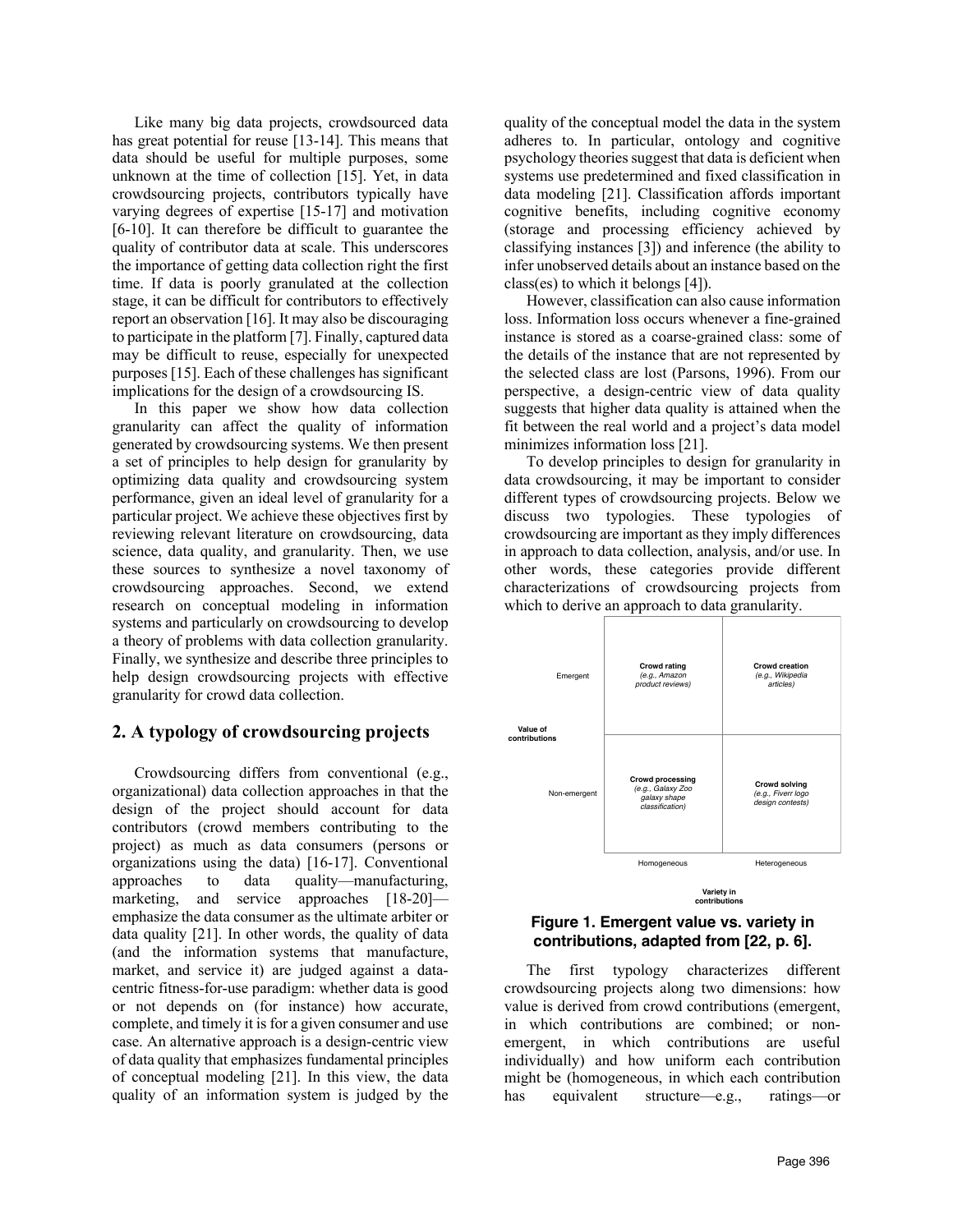heterogeneous, in which different contributions may be more or less valuable depending on their content e.g., creative problem solving, in which some contributions may be more effective solutions than others) [22]. These two dimensions are combined to create a 2x2 matrix defining four types of crowdsourcing (see Figure 1).

The second typology differentiates two types of data crowdsourcing [23]. The first is task-based or micro-task projects, in which participants work on well-defined tasks (e.g., Amazon's Mechanical Turk). Participants in task-based crowdsourcing might only contribute to a given project for a brief period (as in Mechanical Turk tasks) and are often incentivized through pay or other remuneration. Task-based crowdsourcing projects are typically targeted and, when oriented towards a research objective, are hypothesis-driven and deductive. Data collected in these projects fit a closed world predetermined by the designer of the crowdsourcing tasks [24]. Task-based crowdsourcing may be contrasted with observational crowdsourcing, in which the crowd completes more open-ended tasks continuously over a long period of time [23]. These projects are typically performed out in the world, and contributors are usually volunteers.

This second typology presents a simple duality between observational and task-based projects [23]. This typology can be extended to account for an extra level of variance in these two paradigms. The typology collapses long-term collection and open-ended problems into observational projects, and short-term well-defined problems into task-based projects. However, there exists examples of short-term openended projects and long-term well-defined projects that defy this typology. Consider ratings in a mobile operating system app store as an example. Contributions are collected for a well-defined problem: how good an app is on a 1-5 scale, averaged over multiple contributors. Yet ratings are collected over a long time: some apps exist on the app store for a decade, and some users return to update their reviews as functionality in the app increases or decreases their satisfaction. With this argument, we extend this second typology into two dimensions: contribution definition and contribution limits.

These typologies neither compete nor explain the same features of different crowdsourcing projects. Therefore, we have modified some of the concepts from each of these predecessor typologies and aligned them in a new multi-dimensional *crowdsourcing contribution typology* (see Table 1). This typology provides a contributor-centered set of dimensions that help characterize projects based on the approach the project takes to the contributions it solicits from participants. Each of these dimensions describes a

spectrum with two polarities. Most projects fall somewhere in between the extremes—based on our knowledge of existing crowdsourcing projects, "pure" examples of each polarity are rare. Next we define each dimension of the typology.

Contribution *Definition* describes how a project defines a successful contribution. Open-ended projects do not provide a clear objective. *Open-ended* crowdsourcing projects may be viewed as platforms within which people make contributions entirely of their own intrinsic motivations and interests. In contrast, well-defined problems explicate what successful contributions look like. An example of a somewhat open-ended crowdsourcing project is the Zooniverse Project Builder (zooniverse.org/lab). This platform crowdsources crowdsourcing projects, providing a platform for contributors—in this case, researchers acting as crowdsourcing project coordinators—to build their own Galaxy Zoo-like projects. While the Zooniverse Project Builder provides guidelines and limits on what constitutes a suitable project, contributors are able to submit anything that fulfills those guidelines: there is no "correct" project. In contrast, when contributions are *well-defined*, there are explicit parameters on what constitutes effective participation. Compare the Zooniverse Project Builder with the earlier-mentioned Galaxy Zoo, which asks contributors to help analyze astronomic images by classifying the shape of photographed galaxies in order to help researchers understand how galaxies form. Galaxy Zoo tasks usually feature right and wrong answers.

Contribution *Limits* define the limits a project places on achieving its objective. This is usually a duration: *short-term* projects must be completed within a given period, while *long-term* projects may accept contributions indefinitely. An example of a short-term project is the Audubon Christmas Bird Count, in which contributed data must be collected within a three-week period at the end of the year (https://www.audubon.org/conservation/joinchristmas-bird-count). In contrast, the eBird platform

(ebird.org) accepts contributions continuously. Contribution *Emergence* describes the extent to which individual contributions compound and transform one another. In a project with *holistic* emergence, the sum of all contributions is different from each part taken separately. Quirky (quirky.com) provides a platform for inventors to propose and build new consumer products. Contributions to a given project build on one another, and the resulting product is continually transformed as a result. In contrast, projects with *discrete* contributions make progress as they aggregate each contribution.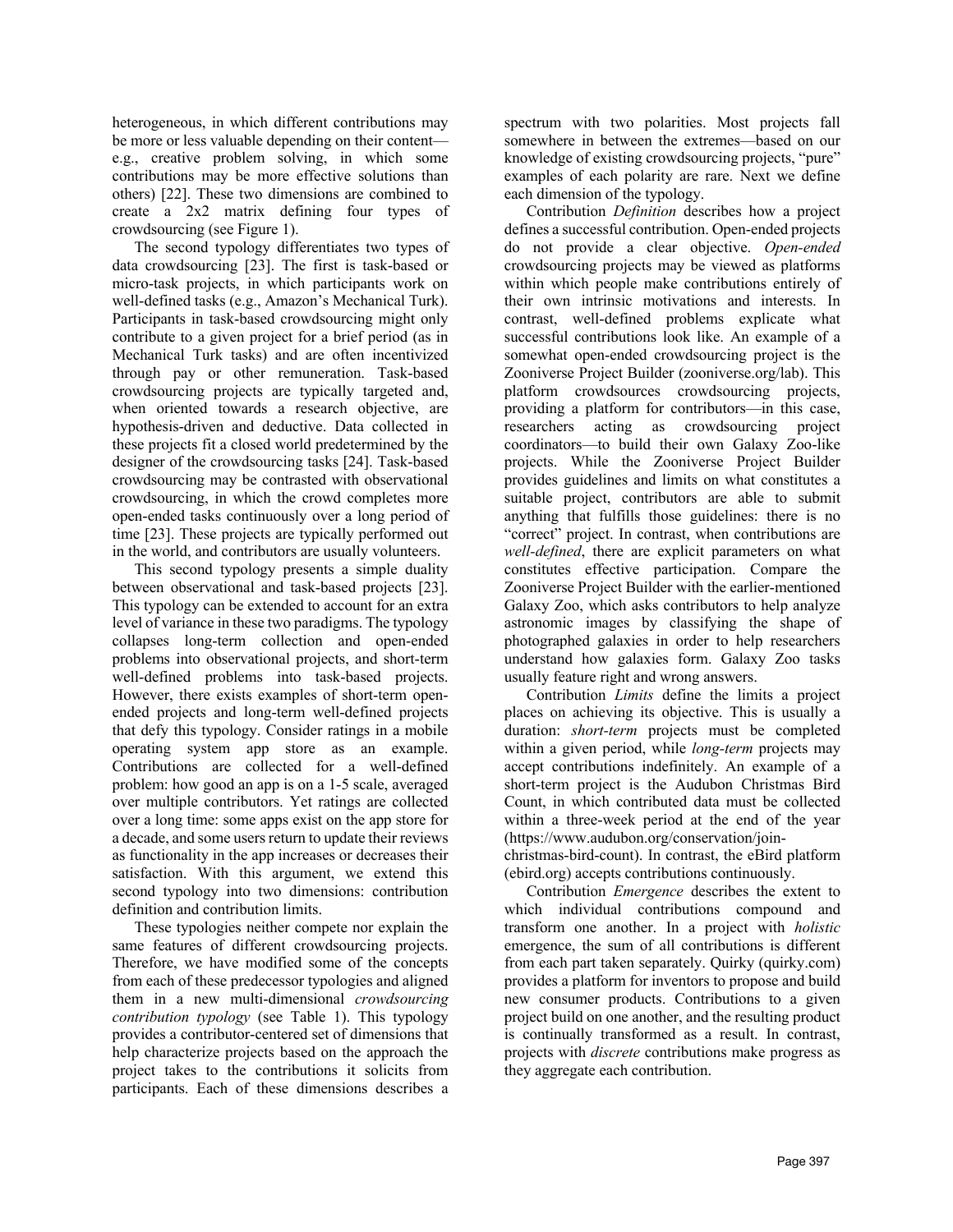Contribution *Variety* describes the extent to which participants may vary the form or content of their contributions. Contributions may feature *differing* variety, in which case contributions that diverge from one another in form and content may be equally valuable. Observational crowdsourcing platforms like iNaturalist (inaturalist.org) ask participants to submit observations of fauna or flora, but these observations may be of rare or common sightings and may include a variety of types of media. In contrast, a project may expect all contributions to be the *same*. A project like Galaxy Zoo asks every participant to submit the same contributions—classifications, based on answers to multiple choice questions—on different images.

Contribution *Value* is the extent to which one contribution may be more valuable than others. Some projects may feature *unique* contribution value. In extreme cases, such as a crowdsourced search and rescue operation (e.g., crowdsourcerescue.com), there may be successful contributions—a report of a missing person—and unsuccessful ones, such as those that mislead people in the field. In other projects, contributions may be *equally* valuable. Voting systems such as the SXSW PanelPicker (panelpicker.sxsw.com) make collective decisions through the equally-valuable contributions of votes on the composition of an effective panel.

This framework may be used taxonomically, to categorize existing crowdsourcing collaboration projects. It may also be used in crowdsourcing system development, to aid the design of effective crowdsourcing systems for a given purpose.

# **3. Data science and data quality in crowdsourcing**

The significance of data granularity is underscored by recent attention on data science and big data. Trends in technology such as new and cheaper sensors, computers, Internet access, and analytical algorithms have unlocked exponential growth in data collection and data use [25]. As a result, data has rapidly shifted from being scarce to overabundant [26]. The big data phenomenon is exemplified by the "four V's": volume, velocity, variety, and veracity [27]. Respectively, recent advances in technology have enabled the collection and analysis of data at unprecedented scales, speeds, variety of forms, and levels of uncertainty. As a result, conventional approaches to data have been challenged, requiring changes from hardware [28] and engineering [27] to governance [14] and management [30-31].

Unsurprisingly, the value of data is gaining increasing recognition [29-32]. Yet the value of data is directly tied to its quality. It is not enough to arbitrarily collect and use data if that data is somehow of poor quality. However, data of high quality might hold value well beyond initial purposes if it supports flexible reuse [13]. But how do we ensure high data quality in crowdsourcing, especially for flexibility and reuse?

As discussed earlier, conventional approaches to data quality emphasize the role of the data consumer [19, 33, 36]. These approaches focus on data quality dimensions such as completeness ("The extent to which data are of sufficient breadth, depth, and scope for the task at hand", [19, p. 32], relevance ("The extent to which data are applicable and helpful for the task at hand", [19, p. 31], and timeliness ("The extent to which the age of the data is appropriate for task at hand", [19, p. 32]. As can be seen from these definitions, however, data quality assessment is typically tied to a particular use.

This use-/consumer-centric approach is dominant in data science. Perhaps the most dominant process model of data mining, the CRoss-Industry Standard Process for Data Mining (CRISP-DM), follows a usecentred approach [34]. Similarly, getting started on a data analytics project begins with selecting an appropriate challenge, then identifying the data,

| <b>Definition</b>          | Limits                | <b>Emergence</b>      | <b>Variety</b>          | Value                   |
|----------------------------|-----------------------|-----------------------|-------------------------|-------------------------|
| Open-ended: Participants   | Short-term: The       | Holistic:             | Different: Participants | Unique: Each            |
| are given system features, | project will accept   | Contributions         | may vary the form       | contribution provides   |
| but not direction, on what | contributions only    | accumulate and        | and/or content of their | unique value to the     |
| constitutes a valuable     | within a certain      | transform one         | contributions.          | overall project, and    |
| contribution.              | timeframe.            | another, becoming     |                         | some may be             |
|                            |                       | different from the    |                         | drastically more        |
|                            |                       | raw sum of the parts. |                         | valuable than others.   |
| Well-defined: Successful   | Long-term: The        | Discrete:             | Same: Successful        | Equal: Each             |
| contributions are well-    | project accepts       | Contributions are     | contributions are all   | contribution is equally |
| defined and                | contributions         | accepted and valued   | generally the same in   | valuable.               |
| communicated to            | continuously, with    | in parallel with one  | form and content.       |                         |
| participants.              | no explicit end date. | another.              |                         |                         |

**Table 1. The crowdsourcing contribution typology of crowdsourcing projects.**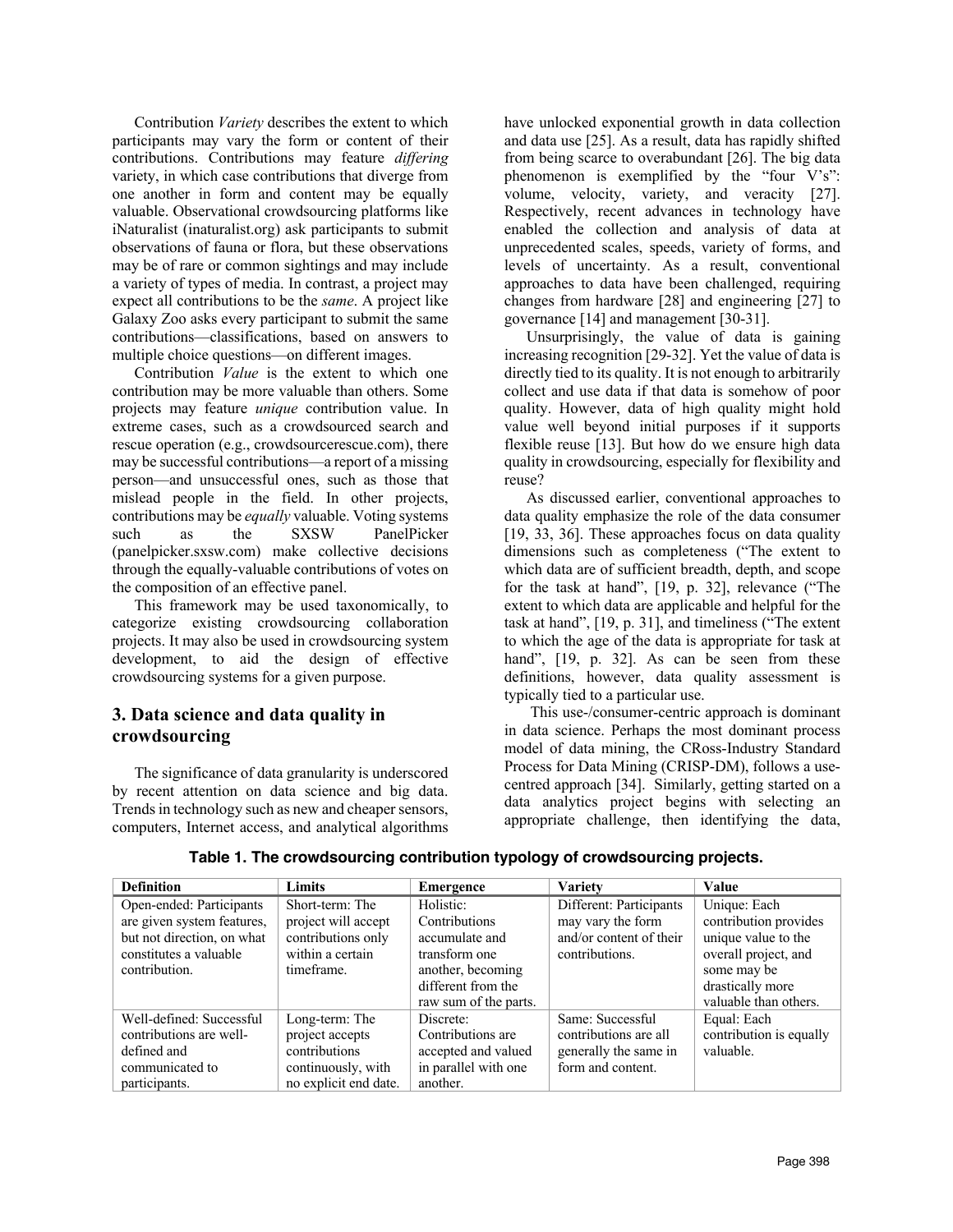models, processes, and analytics that can help make progress on that challenge [35]. In the same theme, [36] suggests defining the quality of information as the potential of a data set to achieve a specific goal. Granted, most of these interpretations acknowledge the cyclical nature of data-driven projects (e.g., see the CRISP-DM life cycle [34, p. 10]). Still, each interpretation is objective-centered. The stipulation of a data model at the beginning of a project means establishing data granularity at this stage, too. Too coarse, and useful details might disappear into higher level aggregates. Too fine, and useful insights can become difficult to discern (or data will need to be processed extensively before used). While an effective analyst will set appropriate granularity levels for a given objective, the conceptual model articulated at this stage nonetheless anchors future data collection to the objective. If poorly conceived, this will limit extension and reuse for other, unanticipated objectives.

A previous study attempted to address this problem [15]. That work highlights four modeling challenges in crowdsourcing: (1) Representing the diverse views of information contributors; (2) Representing instances of classes unknown to a data model and attributes unknown to the data model of instances; (3) Supporting unanticipated uses of data; and (4) Ensuring that contributors can provide useful data [15]. The objective- and data consumer-oriented approaches above are traditional modeling approaches, based on specialized abstractions of the real world predetermined to be useful to the task at hand. Traditional approaches fully address the fourth challenge, but only partially address challenge 3 and struggle with challenges 1-2. In contrast, emerging approaches such as those based on predetermined abstractions or on flexibility fully address challenges 1-2, partially address challenge 3, and struggle with challenge 4. To help reconcile traditional and emerging approaches to address all four challenges, the authors propose six conceptual modeling guidelines [15, p. 306-308].

These guidelines provide a robust way forward [15]. If completely adopted, conceptual models that follow them would allow a contributor to collect data at the finest possible granularity. Unfortunately, that same flexibility also suggests there is still work to do. The task at hand is to determine the appropriate level of granularity for data collection in a crowdsourcing project. This task assumes the crowdsourcing project has a particular purpose, and therefore a Target Organizational Model must exist: a conceptual model that represents the project coordinator's view of the phenomena to be captured via data crowdsourcing and how this crowdsourced data is intended to be used

[15]. Thus, the question of how to design effective systems for appropriate data collection granularity remains.

### **4. Data granularity problems**

To understand potential challenges with data granularity, it is crucial to understand that information granules do not exist in the world. We create data granules to simplify and manage information that represents the world [1]. Granulation therefore supports cognitive economy and inference [37]: by collapsing details into higher-order abstractions, data is more efficiently stored while still allowing users to infer details about the world. It is nonetheless important to note the trade-offs between coarse- and fine-grained data.

Chunking fine details into coarser granules abstraction—leads to information loss. To explain this further, we invoke ontology [38]. An instance is a thing [39]: the most elemental construct represented by an information system. Things possess attributes [38]: attributes can have different values that dictate the attribute's current state for that thing. Classes describe groups of instances with common attributes. Given that instances are unique, no class can (or should) be a perfect fit for an instance. Therefore, if classification is used to capture an instance, the resulting data does not capture the unique quality of that instance: information loss occurs [21].

For a concrete—if crude—example, imagine a medical error reporting system at a local hospital. To save time, as hospital staff are very busy, the system uses a form to capture reports on causality whenever an error occurs. This form has pre-specified options that are quite robust, accounting for any kind of issue that might precipitate a mistake. Note, however, the use of the word "kind". Whenever medical errors are reported, the staff reporting them must provide a coarse-grained representation of the actual events. Perhaps one of these options is "Staff were distracted". This coarse-grained data could be useful—maybe management will notice that a particular unit is frequently distracted and stage an intervention. Yet intervening on the entire unit might be uncalled for. The reporting system does not provide the staff reporting the error with more detailed options, and therefore the staff are unable to report the cause of the distraction: the presence of management.

It is worth considering problems in the opposite direction, too. If classes provide cognitive economy and inferential abilities at a cost of potential information loss, then fine-grained data presents an opportunity for information gain at an economic and inferential cost. At large scales and speeds—and with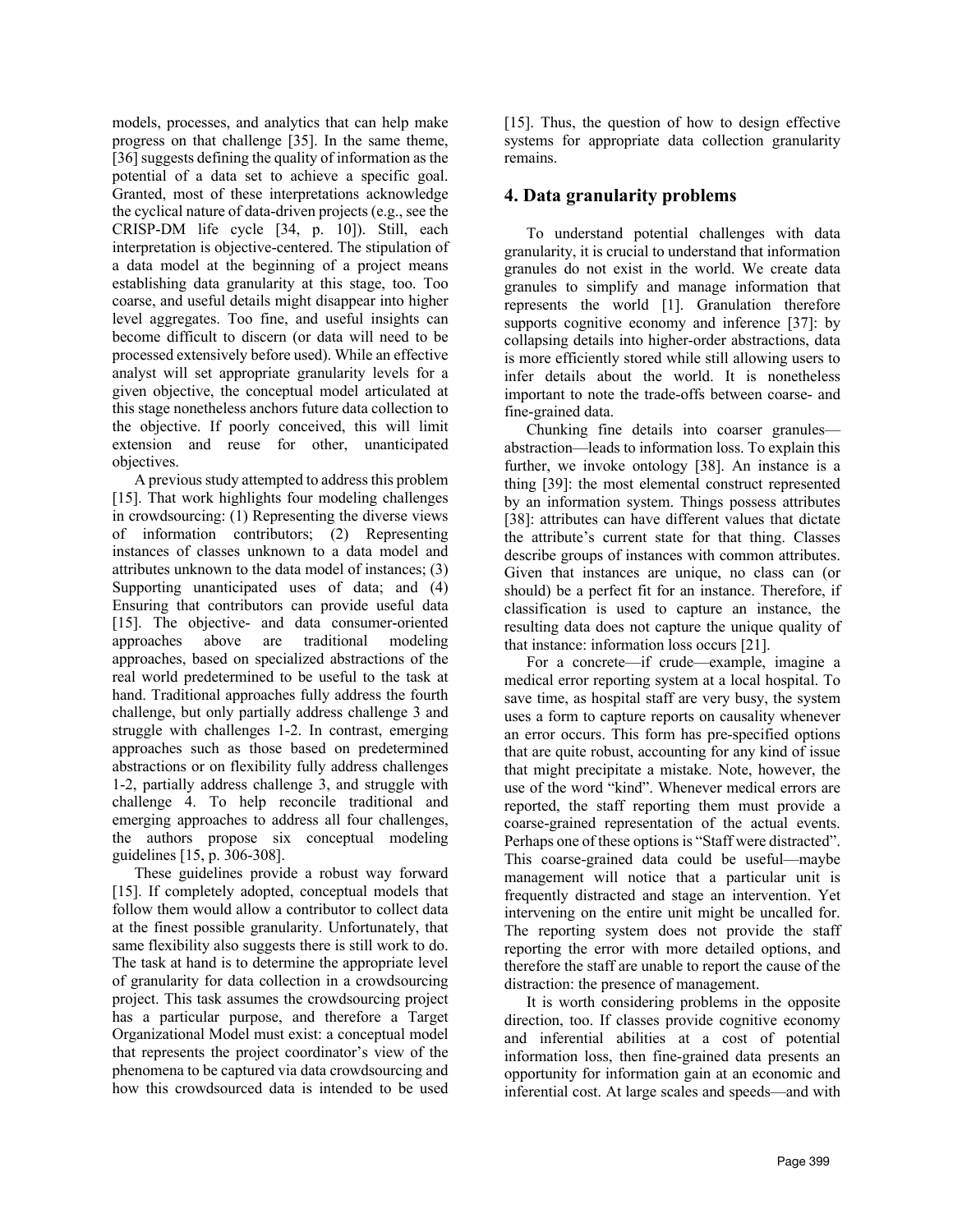insufficient analytical capacity—it may be impossible to derive insights from fine-grained data when classes otherwise might have been useful. In an ideal world, data is collected at the finest possible level of granularity while the crowdsourcing system dynamically aggregates high resolution data into coarser granules for different purposes and contexts. The challenge is obviously dynamic, automatic analysis and aggregation. More data means more processing power is required to analyze it [28]. More data-driven products and services may also place more demands on data users, in the form of requiring new skills and knowledge to work with the data, increased scrutiny about the objectivity and accuracy of the data, questioning of the equivalences of contributions at an instance level, and ethical concerns [43]. Fine-grain data will be less structured—and there will ultimately be more of it than if it were collected at coarser resolutions—requiring additional work to prepare it for use [40-41]. Data collected at too-fine levels may also be subject to redundant or spurious findings and overfitting [29, 46]. In other words, making data bigger is not necessarily better.

All of this is to say that for a given project or purpose, there is likely an ideal level of granularity in data collection. This level of "optimal" granularity balances information loss due to classification against the analysis required to use fine-grained data. If there is an ideal level of data collection granularity, then there can be ways of ensuring that a crowdsourcing project encourages the collection of data at that ideal level. This is the subject of the next section.

# **5. Designing for granularity: three principles for data crowdsourcing systems**

How should crowdsourcing system designers set appropriate levels of data granularity? The work on conceptual modeling in crowdsourcing projects suggests that data should be collected at the finest level possible. However, coarse levels of granularity might be sufficient for certain types of crowdsourcing projects. Further, contributor expertise and motivation complicate matters: not all contributors will be willing to contribute high quantities and qualities of data all of the time, nor are all contributors able to contribute at the same proficiency. For instance, it may frustrate contributors who provide fine-grained critiques of a product only to aggregate them into a reductive 5-star review.

These challenges highlight the need for principles for crowdsourcing data models with which to design for granularity in data collection. Recall the conceptualization of data quality as a gradient fit between the real world and the data that represents that world [21]. This conceptualization acknowledges the data contributor's role in data quality and suggests that data quality is determined by adherence to the project's conceptual model of the data it uses. Given that many data projects are nonetheless purposedriven, principles that help design systems for granularity should help establish a compromise between data that is coarse enough to satisfy the data consumer while being fine-grained enough to minimize data loss and maximize potential reuse. These design principles should also help maximize participant contribution ability while minimizing contributor burnout (in the form of reduced contribution rate) and dropout (in the form of disengaging with the project). Likewise, these principles may help designers find symmetry between the analysis demands of fine-grained data and the information loss of coarse-grained data.

To respond to these tensions and based on the work on crowdsourcing, data science, and data quality presented above, we propose three design principles for granularity. Taking these principles into account should help system designers build data models with appropriate data fit inclusive of both the goals of the project sponsor and the unanticipated needs of potential new uses. These principles assume a project using these principles already adheres to the guidelines in [15]. This implies two important corollaries: (1) The conceptual model of the project was designed with a data-first model-after paradigm, as opposed to conventional model-first data-after paradigm [43]. This means that principles that emphasize this direction of conceptual modeling are not necessary; (2) The conceptual model of the project includes a Target Organizational Model that specifies the needs of the data consumer, and the system includes a mechanism for automatically reconciling the instancebased data collected in the project with the coarsegrained features of this Target Organizational Model. In combination with (1), this means that while the crowdsourcing project at hand can involve the collection of extremely fine-grained data because the Target Organizational Model provides available mechanisms for fitting that data to sponsor purposes. Further, the key mechanisms by which data granularity is influenced are Target Organizational Model-based cueing via examples, instructions, and other aspects of the project's contributor user experience.

### **5.1. Principle 1: Design for extensibility**

The first principle acknowledges the potential unanticipated uses of crowdsourced data [13, 15]. Does the project exist for a specific goal, or might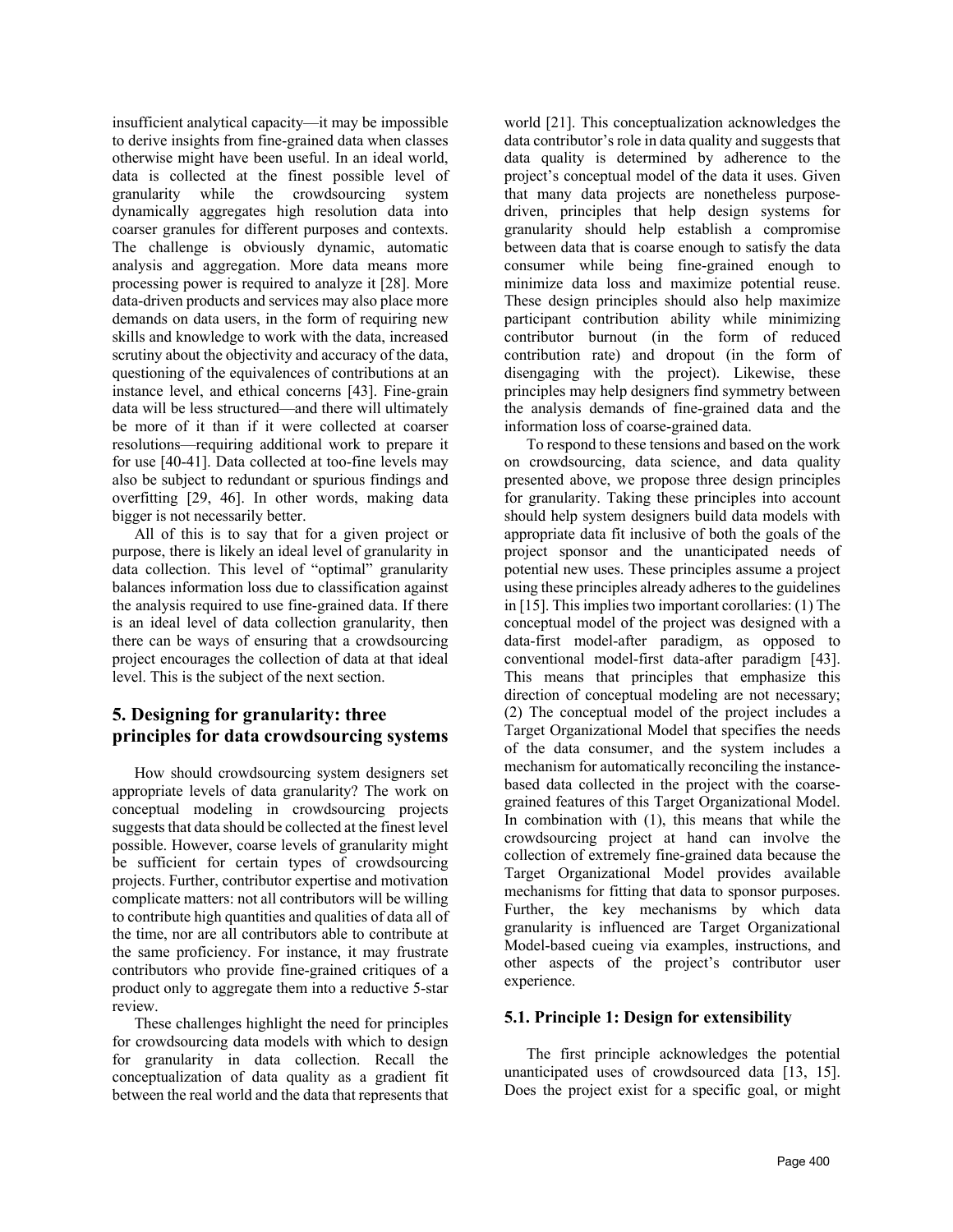support to operate the project extend beyond the initial vision? Use of this principle depends on the project sponsor. If support and resources—including time may continue beyond the initial project focus, then designers should encourage data collection at finer granularities than the Target Organizational Model suggests. If not, the system's cues (e.g., the instructions provided to contributors, user interface designs, or the types of data contributors are allowed to input) should encourage contributors to provide data that precisely matches the Target Organizational Model. Alternatively, system designers may develop features for mixed granularity, allowing contributors to capture data at the level of specificity they prefer (and encouraging them to report details on as fine a level as possible).

The purpose, crowd, and type of crowdsourcing project may shift over time. Exciting and unanticipated results may expand the project's purpose. The project may be more popular than expected and therefore attract contributors of much greater diversity than it was designed for. Because of these shifts, the project type itself may change along any of the four dimensions of the crowdsourcing contribution typology. As these shifts occur, the level of collected granularity should shift as well. To that end, system designers should plan an iterative granularity evaluation cycle, designating points along the project's lifetime at which these principles should be reapplied to the system's design.

### **5.2. Principle 2: Design for the crowd**

Some projects leverage established audiences, while others may be designed to recruit (or only allow) contributors with a certain level of expertise about the project goals. What kinds of contributors make up the project's crowd? For an extreme example, consider the Wikipedia article on Jimmy Wales, the founder of Wikipedia. There is a substantial difference in the motivations, expertise levels, and even perspectives of the general public, established biographers, senior editors, and Jimmy Wales himself. Yet all the above have an equal opportunity to contribute to the article, and probably have [44, see section Jimmy Wales].

Potential information loss due to coarse-grained data is particularly exacerbated when a system asks contributors to complete tasks at levels either below or beyond their capabilities [21]. Another stream of research on crowdsourcing that relates to data granularity examines data contributors—the crowd. Research in this arena explores two related factors: crowd expertise and crowd motivation.

The former tackles how to facilitate high-quality participation from contributors with low levels of domain expertise. This problem has been addressed in a way that directly relates to data granularity by developing a contributor-centered crowdsourcing system [16-17]. The system described in [16-17] enables more contributions (and more accurate contributions) using basic classes and attributes instead of asking contributors to report species-genus level classifications (e.g., Rusty Blackbird). An incidental finding was that contributors might add unexpected attributes to instance reports (e.g., "beautiful"). These bonus fine-grained data points further illustrate the potential of high-resolution data capture for data reuse and extension. Other platforms address contributor expertise through standards and training. In some of these platforms (e.g., Galaxy Zoo [11]), contributors have ready access to help documentation while contributing. Others (e.g., Stardust@home) mandate this training and even test their contributors before they are allowed to contribute. Providing guidance or requiring training and testing allows data consumers to be more certain that contributors have met certain standards of accuracy before contributing to the project [20].

A variety of researchers have also examined the impact of contributor motivation on data quality in crowdsourcing projects. Broadly, motivational studies find that intrinsic motivation is more important than extrinsic motivators in determining contribution quality of crowdsourcing data producers [6-10].

There are therefore three considerations to consider when designing for granularity:

- 1. *Expertise*. Contributors with limited literacy for the domain of the crowdsourcing project may find reporting specific kinds of data (such as species) difficult, leading to mistakes or disengagement [16-17, 21]. Therefore, if a project involves contributors with varying levels of expertise and data accuracy, the system's cues should encourage contributions at a finer granularity.
- 2. *Project motivational model*. Intrinsic motivation is a core factor in determining the quality of contributions [6-10]. If the crowdsourcing project at hand is driven by a mission that will be meaningful to contributors, those contributors will be motivated to provide higher-quality contributions [6]. To that end, the project may demand more of its contributors. Interpreted differently, providing options for fine-grained data collection may allow participants to contribute more data that is more meaningful to them, increasing motivation to contribute.
- 3. *Task variety, flexibility, and autonomy*. Another result of several studies of crowd motivation suggests that projects will be more motivating if contributors are able to complete a variety of tasks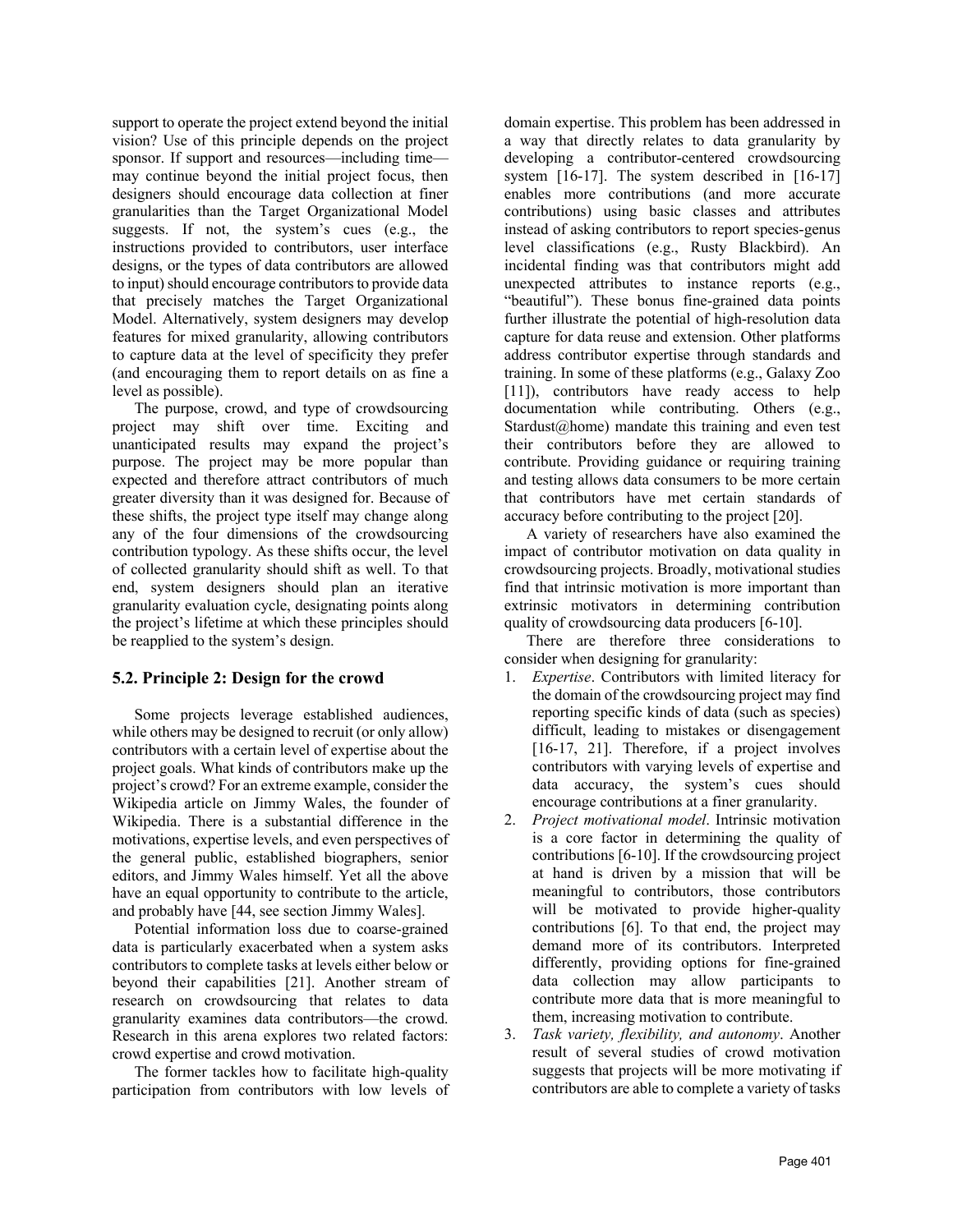with flexibility and autonomy [9-10]. This suggests that, where possible, fine-grained data collection will be more motivating to the project's crowd as they can flexibly contribute in a variety of ways. Finer granularity also fosters greater autonomy as contributors more accurately and easily report attribute-based data [15-17].

### **5.3. Principle 3: Design for the project type**

The typology presented earlier gives system designers more options in considering the various dimensions of a potential crowdsourcing project. Each of the dimensions of the typology suggests different considerations for data granularity:

- 1. *Contribution definition*. Open-ended contributions have less defined purposes, and therefore their Target Organizational Model should be less stringent. This implies that crowdsourcing platforms developed to address open-ended problems should collect more finegrained data than closed-ended problems.
- 2. *Contribution limits*. Short-term projects, such as Fiverr design contests, provide less time for rich fine-grained data reporting (and likely have less time for analysis of such rich data, too). Shortterm projects are therefore likely to require more coarse-grained data collection to be effective.
- 3. *Contribution emergence*. Projects that combine contributions into a gestalt will benefit from finegrained data collection, as the fine-grained data can be combined and recombined more flexibly than coarse-grained data.
- 4. *Contribution variety*. Projects that seek uniform contributions should granulate contributors' options as much as possible by providing templates that allow the data consumer to clearly and accurately infer details about the real-world objects the data represents. By considering data consumers' goals (e.g., the Target Organizational Model), project coordinators may collect more effective—yet still uniform—data by ensuring that the options available to contributors match the level of detail data consumers require. Conversely, projects with diverse contribution variety should maximize data granularity to facilitate richer data capture in contributions of differing form and content.
- 5. *Contribution value*. The more valuable individual contributions may be, relative to one another, the more a project may benefit from higher degrees of granularity. Allowing contributors to granulate contributions to a higher degree facilitates contribution richness, making it more likely that a

valuable piece of information related to that contribution will not be lost.

### **6. Discussion**

### **6.1. Contributions**

This paper includes several contributions to scholarship at the intersection of crowdsourcing and data science. First, we combine two typologies of crowdsourcing systems to provide a multidimensional contribution-centered typology to characterize different crowdsourcing systems. We suggest how these dimensions might aid in the design of new crowdsourcing systems for a given purpose. Second, we extend work on conceptual modeling in crowdsourcing and user-generated content to argue for the significance of data collection granularity in crowdsourcing. Using theory and examples, we illustrate the challenges of inappropriate data granularity and suggest some consequences of leaving these challenges unchecked. Third, we propose a set of design principles for granularity in crowdsourcing data collection. The three principles are based in theory on crowdsourcing systems, the motivations of their contributors, and on the typology of crowdsourcing systems. These principles can be used by crowdsourcing system designers to make judgments about the level of granularity they should cue their participants to collect.

### **6.3. Future directions**

The primary future direction we propose is an experimental study of the effects of granularity on the quality of crowdsourced information. Nonetheless, there are some other interesting observations that may provide fodder for future research.

As research on crowdsourcing expands, examples of crowdsourcing applications continue to proliferate. The multidimensional crowdsourcing contribution typology encapsulates a breadth of projects that might benefit from research on crowdsourcing. To that end, these projects seem increasingly less suited to conventional definitions of crowdsourcing [2]. It seems increasingly appropriate to consider crowdsourcing projects as a part of a broader subset of mass collaboration projects. This conceptualization both extends the applications that may benefit from crowdsourcing research and allows the inclusion of additional activities that could inform crowdsourcing projects. Important lessons may be learned from these activities for crowdsourcing projects (and vice versa).

The development of data science has been characterized in terms of three movements: business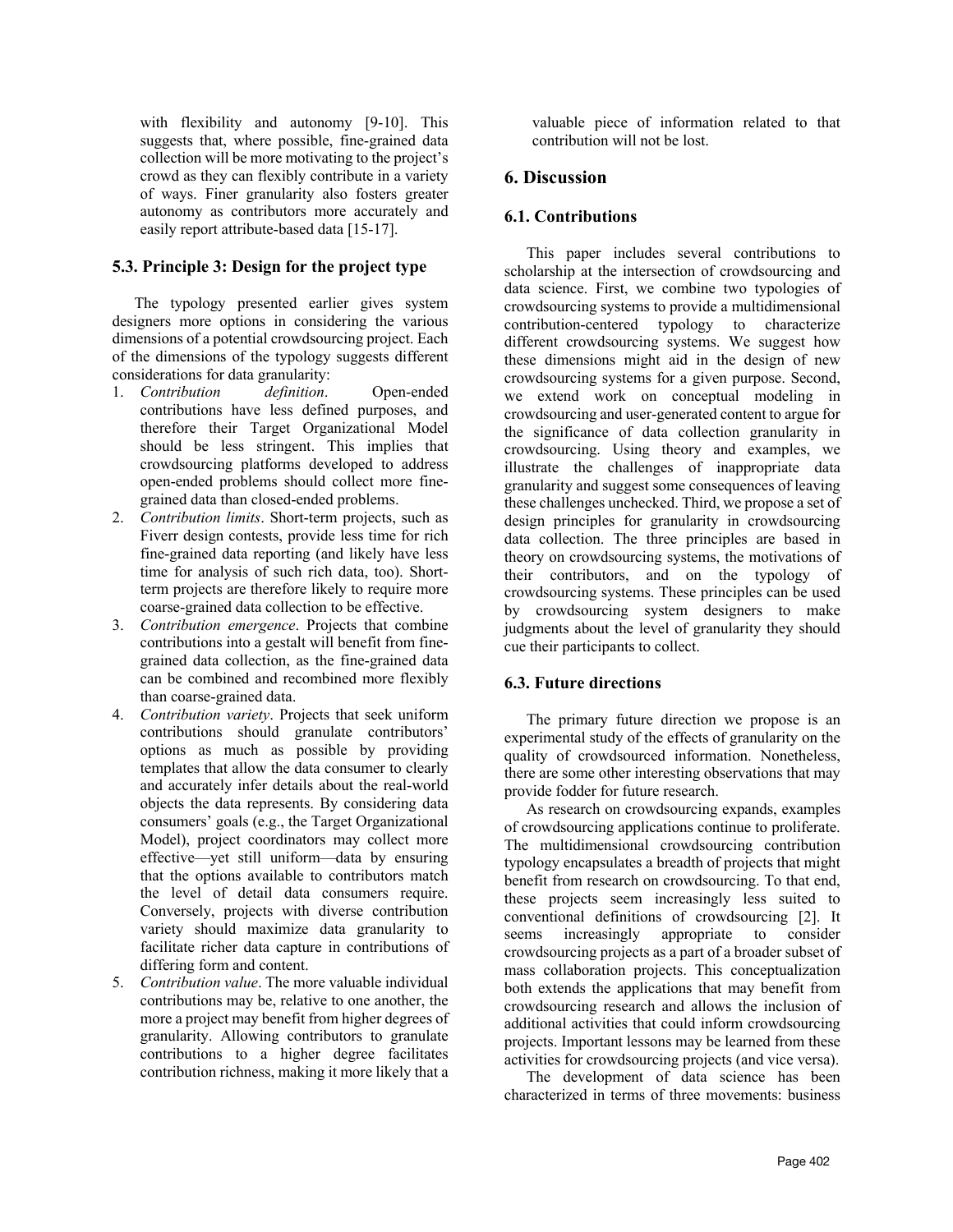intelligence and analytics 1.0, 2.0, and 3.0 [45]. Data science 3.0 includes increased use of mobile sensor data, more individualized and contextual analysis, and more human-centered and mobile data reporting (e.g., visualization [45, see Table 1, p. 1169]). To this end, is there a fourth wave of business intelligence and analytics? The 4.0 movement might involve recognizing the important role data contributors play in a data-driven world. To take advantage of this movement, data consumers and analysts should account for data producers in the design of their information systems. This 4.0 wave might therefore be characterized by design-centric data models calibrated to the ontology of the world a given data project aims to represent. This means tuning for appropriate granulations—as a corollary, other dimensions may be open to tuning as well.

The guidelines in [15] include a stipulation for mechanisms that automatically reconcile the instancebased data collected in the project with the coarsegrained features of a Target Organizational Model for the project sponsor's needs. Machine learning techniques such as supervised classifiers [46] may be useful here. Such a technique might be used as an automatic reconciliation system that treats every new contribution of sets of attributes as raw data and, simultaneously, as training data for an instance. A recent study, for example, demonstrates the potential of machine learning classification by classifying finegrained crowdsourced data into more useful coarsegrained data with reasonable accuracy [47]. Further explorations of how to use similar artificial intelligence tools to enhance the utility of crowdsourced data is a potent area for future research.

### **6.4. Conclusion**

Crowdsourcing is a vibrant field. The Internet, big data technologies, and other trends are rapidly unlocking new possibilities for massive, directed collaboration. Yet important issues such as data granularity remain and may stand in the way of effective use of these systems until they are resolved. In particular, the challenges of data granularity blur whether crowdsourcing systems should ask their contributors to map the forest or to identify the trees. This paper proposes a simple approach to resolving this tension in the form of design principles for granularity. It also presents a novel typology that may enrich comparisons and, therefore, future study of crowdsourcing projects.

A key limitation of this paper is that our contributions draw solely from theory and experience. A clear next step is experimental study to assess the

evidence for the impact of granularity and the effectiveness of the proposed principles.

# **7. References**

[1] Bargiela, A., & Pedrycz, W. (2003). Granular computing as an emerging paradigm of information processing. In *Granular computing: an introduction* (pp. 1–18). New York: Springer Science+Business Media, LLC.

[2] Howe, J. (2006, June 2). Crowdsourcing: A Definition. Retrieved September 20, 2018, from http://www.crowdsourcing.com/cs/2006/06/crowdsourcing \_a.html

[3] Rosch, E. (1978). Principles of Categorization. In E. Rosch & B. B. Lloyd (Eds.), *Cognition and Categorization* (pp. 27-48). Hillsdale, New Jersey, USA: Lawrence Erlbaum Associates, Publishers.

[4] Parsons, J. (1996). An information model based on classification theory. *Management Science*, *42*(10), 1437.

[5] Doan, A., Ramakrishnan, R., & Halevy, A. Y. (2011). Crowdsourcing systems on the World-Wide Web. *Communications of the ACM*, *54*(4), 86.

[6] Chandler, D., & Kapelner, A. (2013). Breaking monotony with meaning: Motivation in crowdsourcing markets. *Journal of Economic Behavior & Organization*, *90*, 123–133. https://doi.org/10.1016/j.jebo.2013.03.003

[7] Nov, O., Arazy, O., & Anderson, D. (2014). Scientists@Home: What Drives the Quantity and Quality of Online Citizen Science Participation? *PLOS ONE*, *9*(4), e90375. https://doi.org/10.1371/journal.pone.0090375

[8] Rogstadius, J., Kostakos, V., Kittur, A., Smus, B., Laredo, J., & Vukovic, M. (2011). An Assessment of Intrinsic and Extrinsic Motivation on Task Performance in Crowdsourcing Markets. *Proceedings of the Fifth International AAAI Conference on Weblogs and Social Media*, 8.

[9] Zheng, H., Li, D., & Hou, W. (2011). Task Design, Motivation, and Participation in Crowdsourcing Contests. *International Journal of Electronic Commerce*, *15*(4), 57– 88. https://doi.org/10.2753/JEC1086-4415150402

[10] Kaufmann, N., Schulze, T., & Veit, D. (2011, August). More than fun and money. Worker Motivation in Crowdsourcing - A Study on Mechanical Turk. *Proceedings of AMCIS.* 11, 1-11.

[11] Lintott, C. J., Schawinski, K., Slosar, A., Land, K., Bamford, S., Thomas, D., … Vandenberg, J. (2008). Galaxy Zoo: morphologies derived from visual inspection of galaxies from the Sloan Digital Sky Survey. *Monthly Notices of the Royal Astronomical Society*, *389*(3), 1179–1189. https://doi.org/10.1111/j.1365-2966.2008.13689.x

[12] Raddick, M. J., Prather, E. E., & Wallace, C. S. (2019). Galaxy zoo: Science content knowledge of citizen scientists. *Public Understanding of Science*, *28*(6), 636-651. doi:10.1177/0963662519840222

[13] Faniel, I. M., & Zimmerman, A. (2011). Beyond the Data Deluge: A Research Agenda for Large-Scale Data Sharing and Reuse. *International Journal of Digital Curation*, *6*(1), 58–69. https://doi.org/10.2218/ijdc.v6i1.172 [14] Lynch, C. (2008). Big data: How do your data grow? *Nature*, *455*, 28–29. https://doi.org/10.1038/455028a